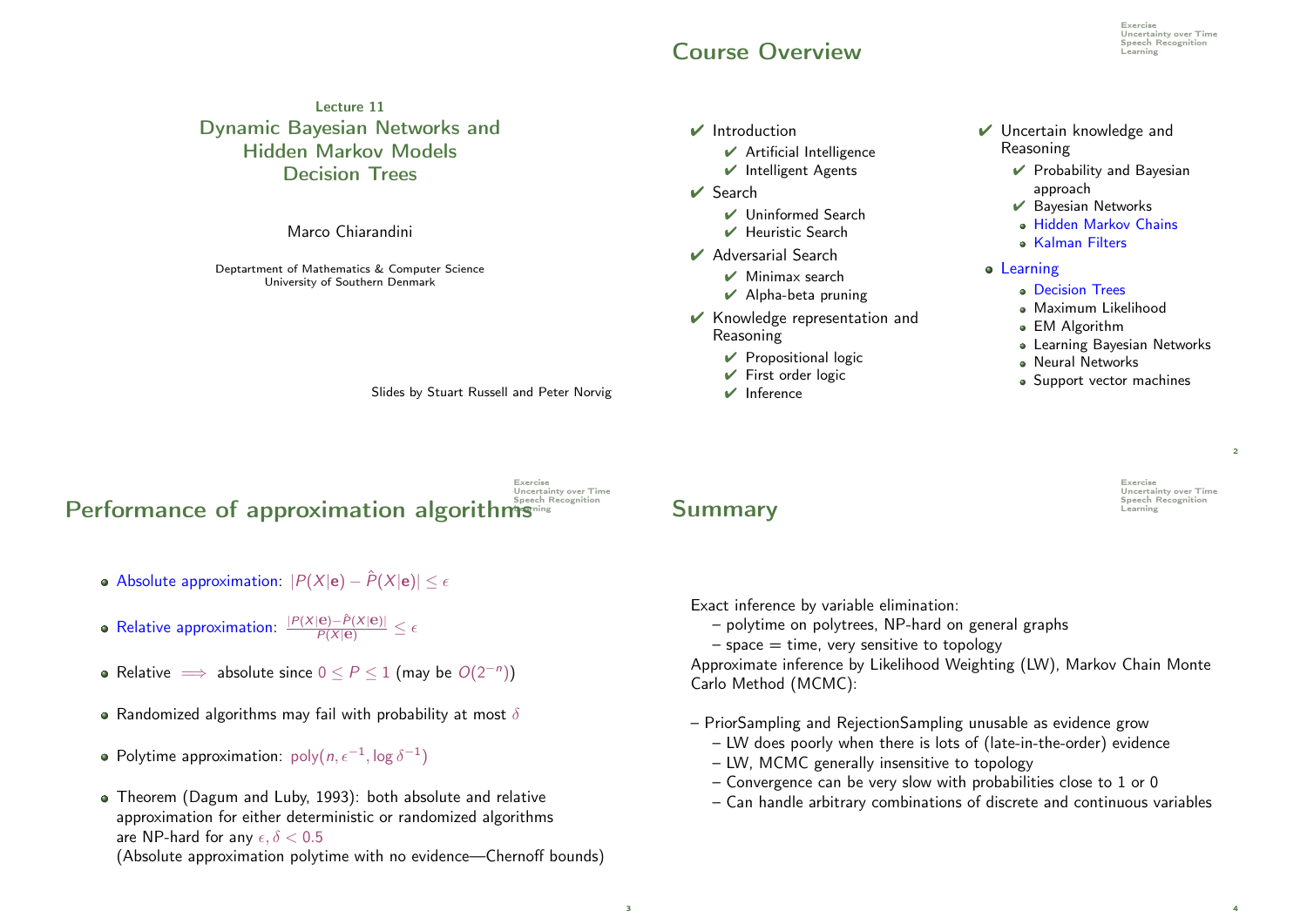**Outline** Speech Recognition Contract Recognition Contract Recognition Contract Recognition Contract Recognition

# Wumpus World **Examples**

#### 1. Exercise

2. Uncertainty over Time

4. Learning

# Specifying the probability model  $\overline{\phantom{a}}$

Exercise Uncertainty over Time<br>Speech Recognition 5

7

The full joint distribution is  $P(P_{1,1},...,P_{4,4},B_{1,1},B_{1,2},B_{2,1})$ Apply product rule:  $P(B_{1,1}, B_{1,2}, B_{2,1} | P_{1,1}, \ldots, P_{4,4}) P(P_{1,1}, \ldots, P_{4,4})$ (Do it this way to get  $P(Effect|Cause).$ )

First term: 1 if pits are adjacent to breezes, 0 otherwise

Second term: pits are placed randomly, probability 0.2 per square:

$$
\mathbf{P}(P_{1,1},\ldots,P_{4,4})=\prod_{i,j=1,1}^{4,4}\mathbf{P}(P_{i,j})=0.2^{n}\times 0.8^{16-n}
$$

for *n* pits.



 $P_{ii}$  = true iff [i, j] contains a pit  $B_{ii}$  = true iff [i, j] is breezy Include only  $B_{1,1}, B_{1,2}, B_{2,1}$  in the probability model

Observations and query **Exercise Speech Learning** 

We know the following facts:  $b = \neg b_{1,1} \wedge b_{1,2} \wedge b_{2,1}$ known =  $\neg p_{1,1} \wedge \neg p_{1,2} \wedge \neg p_{2,1}$ Query is  $P(P_{1,3}|known, b)$ Define Unknown =  $P_{ij}$ s other than  $P_{1,3}$  and Known

For inference by enumeration, we have

$$
\mathbf{P}(P_{1,3}|known, b) = \alpha \sum_{unknown} \mathbf{P}(P_{1,3}, unknown, known, b)
$$

Grows exponentially with number of squares!

8

6

Exercise

Uncertainty over Time<br>Speech Recognition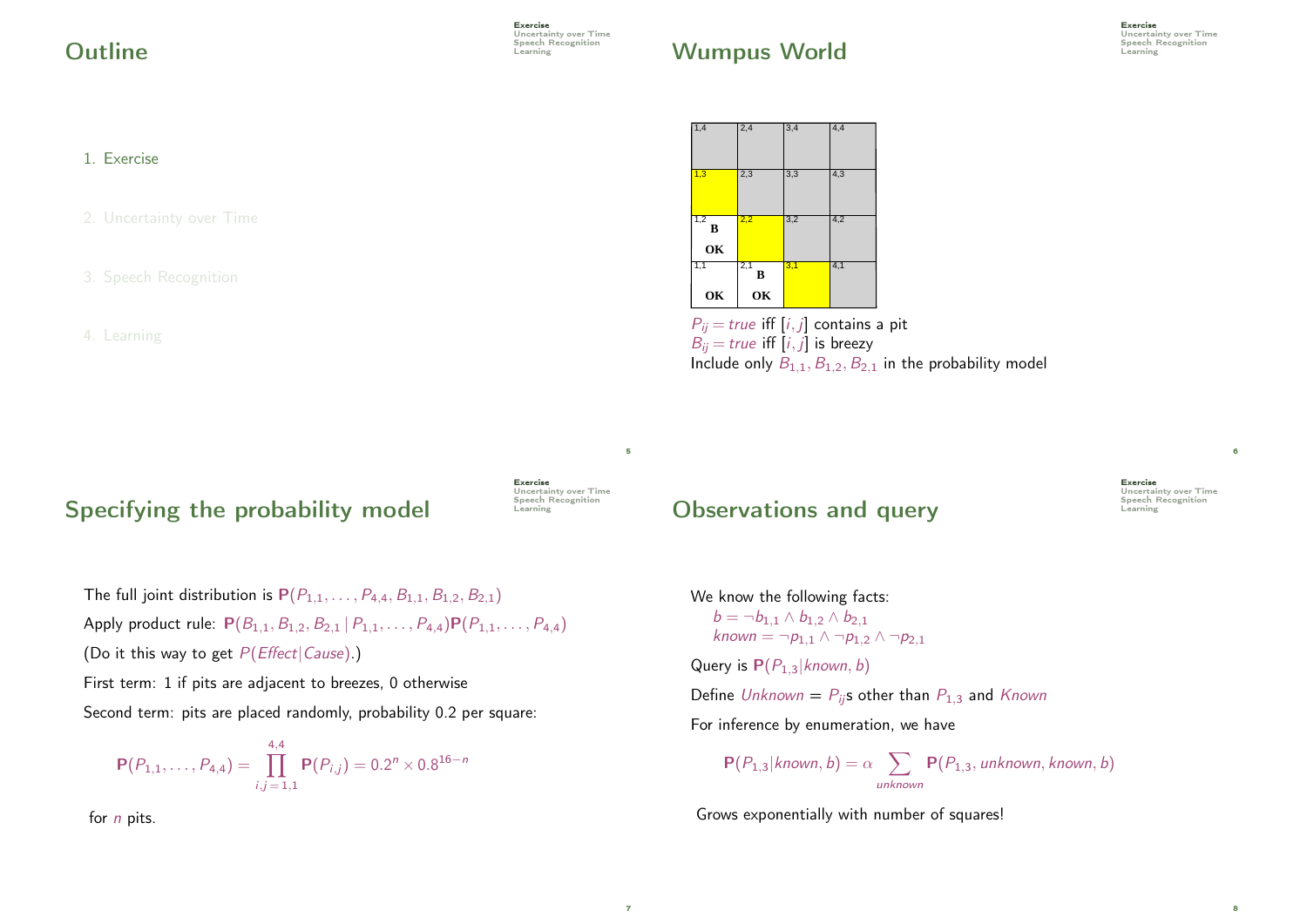## Using conditional independence Speech Recording

Exercise Uncertainty over Time<br>Speech Recognition

Basic insight: observations are conditionally independent of other hidden squares given neighbouring hidden squares



Define Unknown = Fringe ∪ Other  $P(b|P_{1,3},$  Known, Unknown) =  $P(b|P_{1,3},$  Known, Fringe) Manipulate query into a form where we can use this!



 $P(P_{2,2}|known, b) \approx \langle 0.86, 0.14 \rangle$ 

## Using conditional independence contd. Learning

$$
P(P_{1,3}|known, b) = \alpha \sum_{unknown} P(P_{1,3}, unknown, known, b)
$$
  
\n
$$
= \alpha \sum_{unknown} P(b|P_{1,3}, known, unknown)P(P_{1,3}, known, unknown)
$$
  
\n
$$
= \alpha \sum_{fringe \ other} P(b|known, P_{1,3}, fringe, other)P(P_{1,3}, known, fringe, other)
$$
  
\n
$$
= \alpha \sum_{fringe \ other} \sum_{other} P(b|known, P_{1,3}, fringe)P(P_{1,3}, known, fringe, other)
$$
  
\n
$$
= \alpha \sum_{fringe \ other} P(b|known, P_{1,3}, fringe) \sum_{other} P(P_{1,3}, known, fringe, other)
$$
  
\n
$$
= \alpha \sum_{fringe} P(b|known, P_{1,3}, fringe) \sum_{other} P(P_{1,3})P(known)P(fringe)P(other)
$$
  
\n
$$
= \alpha P(known)P(P_{1,3}) \sum_{fringe} P(b|known, P_{1,3}, fringe)P(fringe) \sum_{other} P(other)
$$
  
\n
$$
= \alpha' P(P_{1,3}) \sum_{fringe} P(b|known, P_{1,3}, fringe)P(fringe)
$$

**Outline** Speech Recognition Contract Recognition Contract Recognition Contract Recognition Contract Recognition

Exercise **Uncertainty over Time**<br>Speech Recognition 10

Exercise

Uncertainty over Time<br>Speech Recognition

1. Exercise

#### 2. Uncertainty over Time

- 
- 4. Learning

9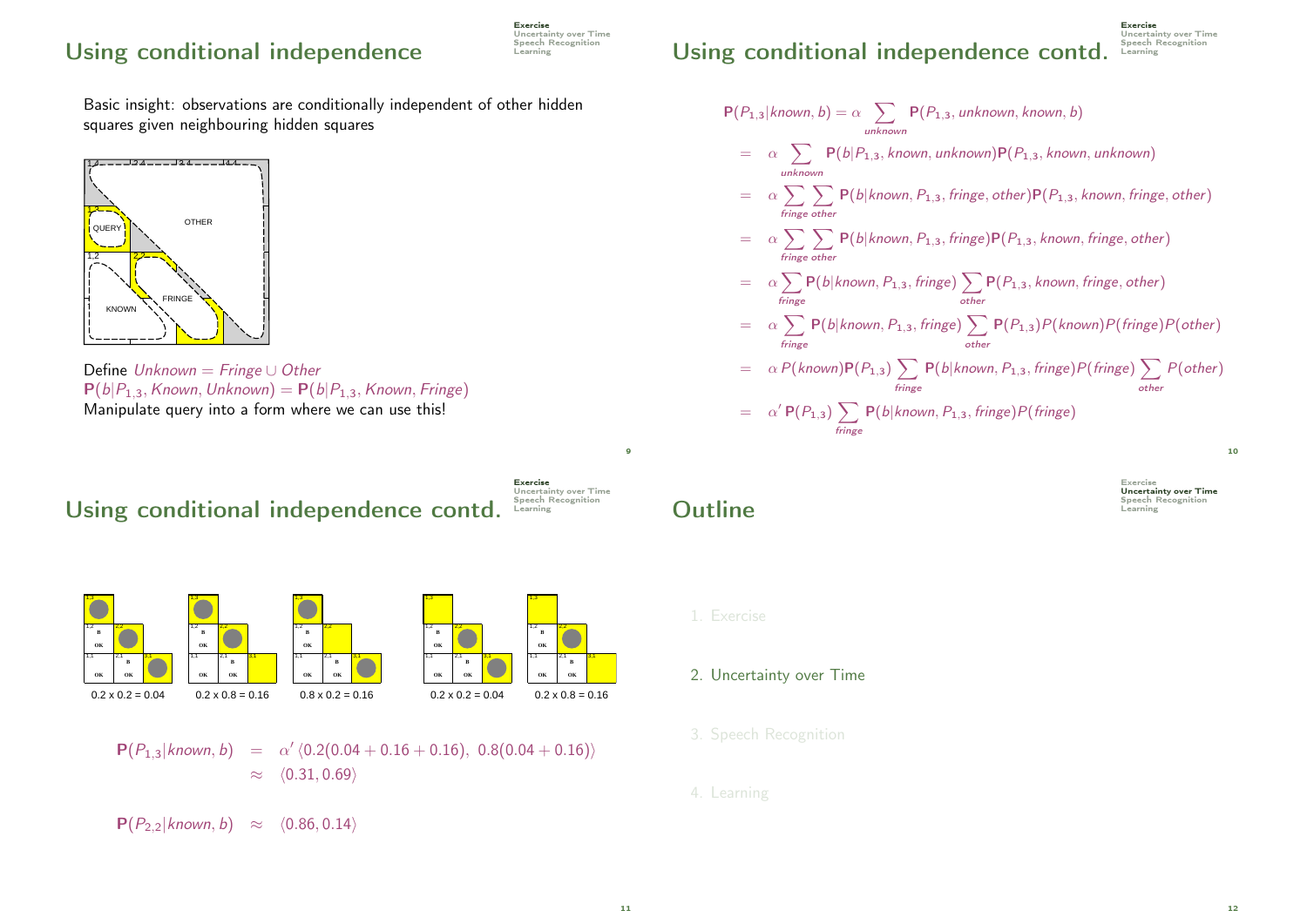## $\mathbf{Outline}$

# $\sum_{\text{Spectral}}$  Time and uncertainty



- The world changes; we need to track and predict it
- Diabetes management vs vehicle diagnosis
- Basic idea: copy state and evidence variables for each time step  $X_t$  = set of unobservable state variables at time t
	- e.g.,  $\mathcal{B}$ lood $\mathcal{S}$ ugar<sub>t</sub>, StomachContents<sub>t</sub>, etc.
	- $E_t$  = set of observable evidence variables at time t  $\mathsf{e.g.},\ Measured$ Blood $S$ ugar $_t,\ P$ ulse $R$ at $e_t,\ F$ ood $E$ ate $n_t$
- This assumes **discrete time**; step size depends on problem
- Notation:  $X_{a:b} = X_{a}, X_{a+1}, \ldots, X_{b-1}, X_b$

#### $\diamondsuit$  Time and uncertainty  $\Diamond$  Inference: filtering, prediction, smoothing

- $\Diamond$  Hidden Markov models
- $\Diamond$  Kalman filters (a brief mention)
- $\diamondsuit$  Dynamic Bayesian networks (an even briefer mention)

13

### Markov processes (Markov chains)



Construct a Bayes net from these variables:

- unbounded number of conditional probability table
- unbounded number of parents

Markov assumption:  $X_t$  depends on **bounded** subset of  $X_{0:t-1}$ First-order Markov process:  $P(X_t|X_{0:t-1}) = P(X_t|X_{t-1})$ Second-order Markov process:  $P(X_t|X_{0:t-1}) = P(X_t|X_{t-2}, X_{t-1})$ 





- Sensor Markov assumption:  $P(E_t|X_{0:t}, E_{0:t-1}) = P(E_t|X_t)$
- $\rightsquigarrow$ Stationary process:
	- transition model  $P(\mathsf{X}_t|\mathsf{X}_{t-1})$  and
	- sensor model  $\mathsf{P}(\mathsf{E}_t|\mathsf{X}_t)$  fixed for all  $t$

## Example Example

Exercise **Uncertainty over Time**<br>Speech Recognition 14



First-order Markov assumption not exactly true in real world! Possible fixes:

1. **Increase order** of Markov process

2. Augment state, e.g., add Temp<sub>t</sub>, Pressure<sub>t</sub>

Example: robot motion.

Augment position and velocity with  $BatterV_t$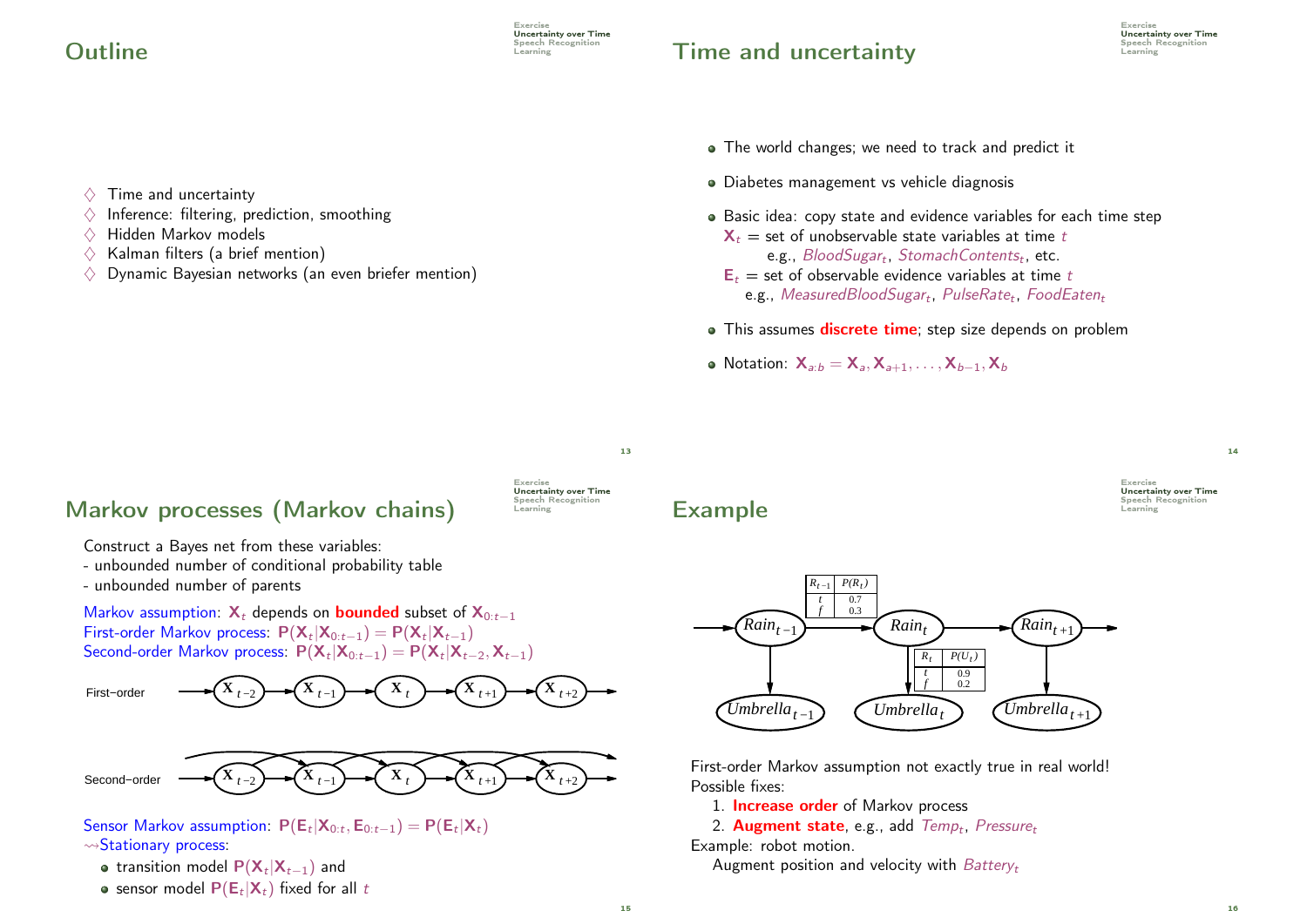### Inference tasks

- 1. Filtering:  $P(X_t|e_{1:t})$ belief state—input to the decision process of a rational agent
- 2. Prediction:  $P(\mathbf{X}_{t+k} | \mathbf{e}_{1:t})$  for  $k > 0$

evaluation of possible action sequences; like filtering without the evidence

- 3. Smoothing:  $P(X_k | e_{1:t})$  for  $0 \le k < t$ better estimate of past states, essential for learning
- 4. Most likely explanation:  $\arg\max_{\mathbf{x_{1:t}}} P(\mathbf{x}_{1:t}|\mathbf{e}_{1:t})$ speech recognition, decoding with a noisy channel

Aim: devise a **recursive** state estimation algorithm:

$$
P(X_{t+1}|e_{1:t+1}) = f(e_{t+1}, P(X_t|e_{1:t}))
$$

 $\mathsf{P}(\mathsf{X}_{t+1}|\mathsf{e}_{1:t+1}) = \mathsf{P}(\mathsf{X}_{t+1}|\mathsf{e}_{1:t}, \mathsf{e}_{t+1})$  $= \alpha P(e_{t+1} | X_{t+1}, e_{1:t}) P(X_{t+1} | e_{1:t})$ =  $\alpha P(e_{t+1}|\mathbf{X}_{t+1})P(\mathbf{X}_{t+1}|e_{1:t})$ 

I.e., prediction + estimation. Prediction by summing out  $\mathbf{X}_t$ :

$$
P(\mathbf{X}_{t+1}|\mathbf{e}_{1:t+1}) = \alpha P(\mathbf{e}_{t+1}|\mathbf{X}_{t+1}) \sum_{\mathbf{x}_t} P(\mathbf{X}_{t+1}|\mathbf{x}_t, \mathbf{e}_{1:t}) P(\mathbf{x}_t|\mathbf{e}_{1:t})
$$
  
=  $\alpha P(\mathbf{e}_{t+1}|\mathbf{X}_{t+1}) \sum_{\mathbf{x}_t} P(\mathbf{X}_{t+1}|\mathbf{x}_t) P(\mathbf{x}_t|\mathbf{e}_{1:t})$ 

 ${\sf f}_{1:t+1} =$  Forward $({\sf f}_{1:t}, {\sf e}_{t+1})$  where  ${\sf f}_{1:t}$   $=$   ${\sf P}({\sf X}_t|{\sf e}_{1:t})$ Time and space **constant** (independent of  $t$ ) by keeping track of f

18

20



Exercise

**Uncertainty over Time**<br>Speech Recognition

Filtering example Example



Exercise Uncertainty over Time<br>Speech Recognition 17

Exercise

Uncertainty over Time Speech Recognition<br>Learning

Smoothing  $\sum_{\text{Eerming}}$ 



Divide evidence  $\mathbf{e}_{1:t}$  into  $\mathbf{e}_{1:k}$ ,  $\mathbf{e}_{k+1:t}$ :

$$
P(\mathbf{X}_k|\mathbf{e}_{1:t}) = P(\mathbf{X}_k|\mathbf{e}_{1:k}, \mathbf{e}_{k+1:t})
$$
  
\n
$$
= \alpha P(\mathbf{X}_k|\mathbf{e}_{1:k})P(\mathbf{e}_{k+1:t}|\mathbf{X}_k, \mathbf{e}_{1:k})
$$
  
\n
$$
= \alpha P(\mathbf{X}_k|\mathbf{e}_{1:k})P(\mathbf{e}_{k+1:t}|\mathbf{X}_k)
$$
  
\n
$$
= \alpha f_{1:k}\mathbf{b}_{k+1:t}
$$

Backward message computed by a backwards recursion:

 $\ddotsc$ 

$$
P(e_{k+1:t} | X_k) = \sum_{x_{k+1}} P(e_{k+1:t} | X_k, x_{k+1}) P(x_{k+1} | X_k)
$$
  

$$
= \sum_{x_{k+1}} P(e_{k+1:t} | x_{k+1}) P(x_{k+1} | X_k)
$$
  

$$
= \sum_{x_{k+1}} P(e_{k+1} | x_{k+1}) P(e_{k+2:t} | x_{k+1}) P(x_{k+1} | X_k)
$$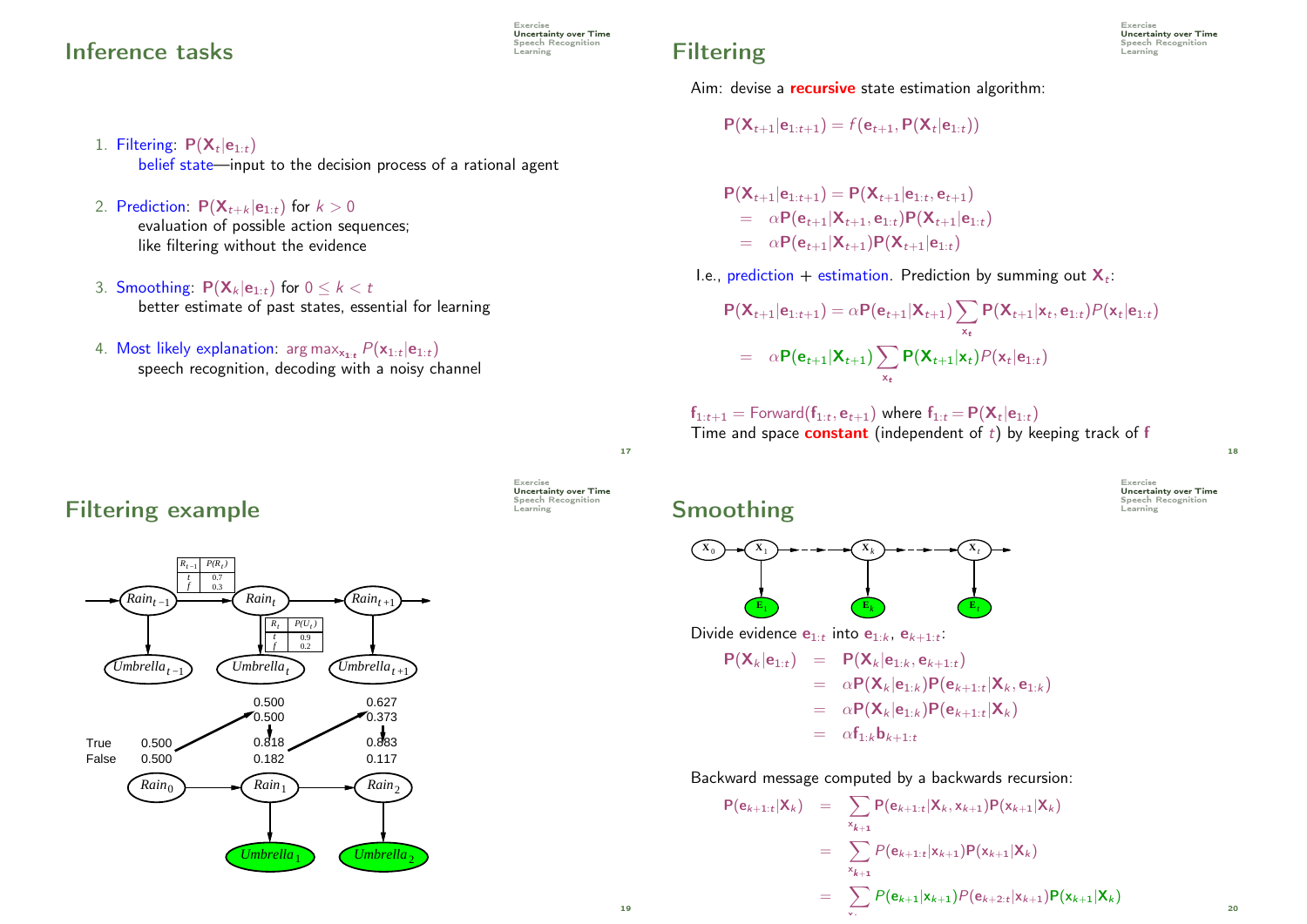#### Smoothing example Smoothing example



If we want to smooth the whole sequence: Forward–backward algorithm: cache forward messages along the way Time linear in t (polytree inference), space  $O(t|f|)$ 

#### Exercise Uncertainty over Time<br>Speech Recognition

21

Exercise

**Uncertainty over Time**<br>Speech Recognition

# Viterbi example



# $\mathsf{Most}$  likely explanation  $\mathsf{S}_{\text{learning}}$

Exercise **Uncertainty over Time**<br>Speech Recognition

Most likely sequence  $\neq$  sequence of most likely states (joint distr.)! Most likely path to each  $x_{t+1}$ 

= most likely path to **some**  $x_t$  plus one more step

$$
\max_{\mathbf{x}_1...\mathbf{x}_t} \mathbf{P}(\mathbf{x}_1,...,\mathbf{x}_t,\mathbf{X}_{t+1}|\mathbf{e}_{1:t+1})
$$
\n
$$
= \mathbf{P}(\mathbf{e}_{t+1}|\mathbf{X}_{t+1}) \max_{\mathbf{x}_t} \left(\mathbf{P}(\mathbf{X}_{t+1}|\mathbf{x}_t) \max_{\mathbf{x}_1...\mathbf{x}_{t-1}} \mathbf{P}(\mathbf{x}_1,...,\mathbf{x}_{t-1},\mathbf{x}_t|\mathbf{e}_{1:t})\right)
$$

Identical to filtering, except  $f_{1:t}$  replaced by

$$
m_{1:t} = \max_{x_1...x_{t-1}} P(x_1,...,x_{t-1},X_t|e_{1:t}),
$$

I.e.,  $m_{1:t}(i)$  gives the probability of the most likely path to state i. Update has sum replaced by max, giving the Viterbi algorithm:

 $\mathsf{m}_{1:t+1} = \mathsf{P}(\mathsf{e}_{t+1}|\mathsf{X}_{t+1}) \max_{\mathsf{x}_{t}} (\mathsf{P}(\mathsf{X}_{t+1}|\mathsf{x}_t)\mathsf{m}_{1:t})$ 

22

Exercise Uncertainty over Time<br>Speech Recognition Hidden Markov models

 $\mathbf{X}_t$  is a single, discrete variable (usually  $\mathsf{E}_t$  is too) Domain of  $X_t$  is  $\{1, \ldots, S\}$ **Transition matrix**  $T_{ij} = P(X_t = j | X_{t-1} = i)$ **, e.g.,**  $\begin{pmatrix} 0.7 & 0.3 \\ 0.3 & 0.7 \end{pmatrix}$ 0.3 0.7  $\overline{\phantom{0}}$ Sensor matrix  $\mathbf{O}_t$  for each time step, diagonal elements  $P(e_t|X_t = i)$ e.g., with  $U_1$  = true,  $O_1$  =  $\begin{pmatrix} 0.9 & 0 \end{pmatrix}$ 0 0.2  $\sqrt{ }$ Forward and backward messages as column vectors:

$$
\mathbf{f}_{1:t+1} = \alpha \mathbf{O}_{t+1} \mathbf{T}^{\top} \mathbf{f}_{1:t}
$$

$$
\mathbf{b}_{k+1:t} = \mathbf{TO}_{k+1} \mathbf{b}_{k+2:t}
$$

Forward-backward algorithm needs time  $O(S^2 t)$  and space  $O(St)$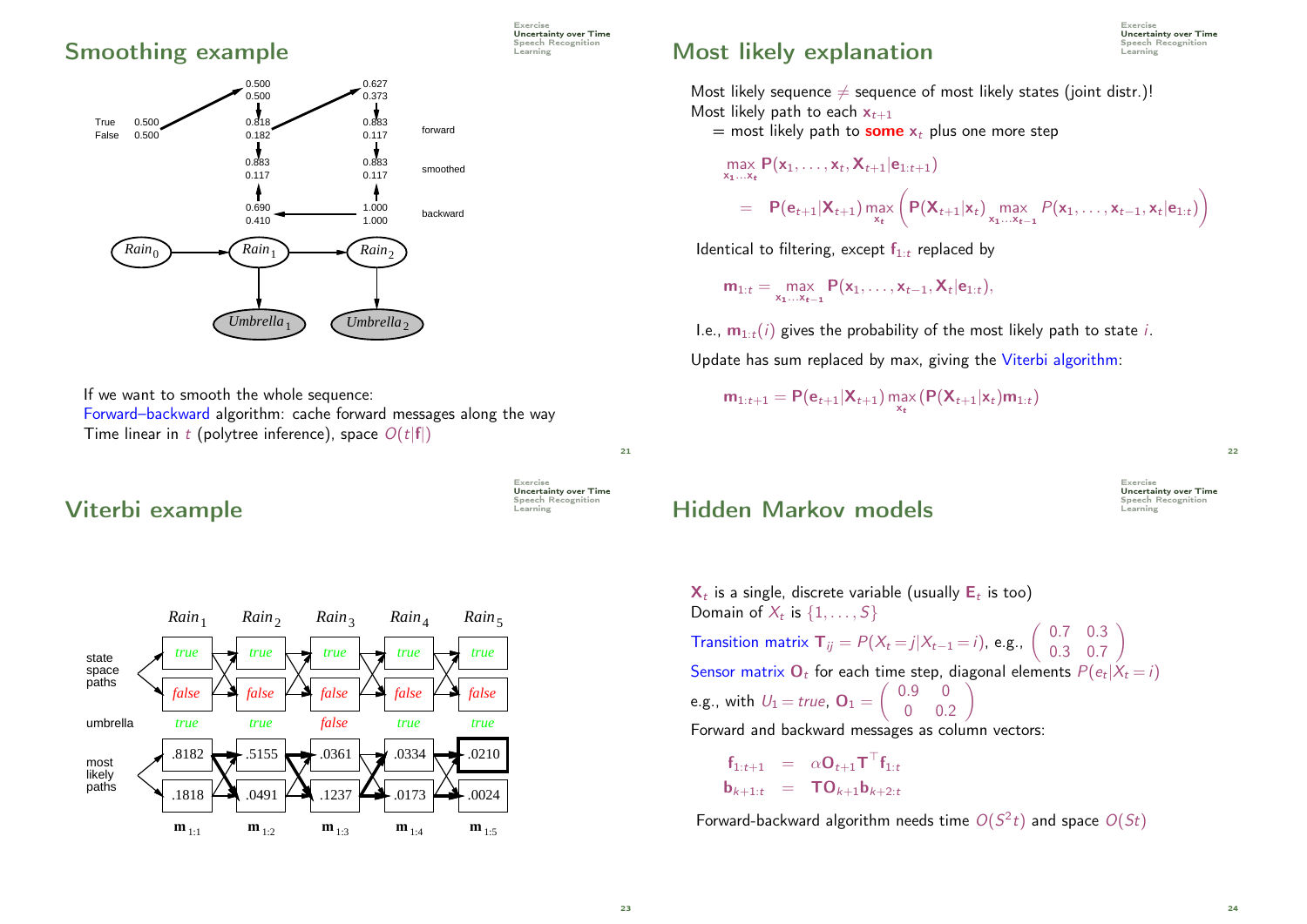## Kalman filters **Expection Control** Speech F

Exercise **Uncertainty over Time**<br>Speech Recognition

#### Modelling systems described by a set of continuous variables,

e.g., tracking a bird flying— $\mathsf{X}_t\!=\!\mathsf{X},\mathsf{Y},\mathsf{Z},\mathsf{X},\mathsf{Y},\mathsf{Z}.$ Airplanes, robots, ecosystems, economies, chemical plants, planets, ...





## Updating Gaussian distributions Speech is

Prediction step: if  $\mathsf{P}(\mathsf{X}_{t}|\mathsf{e}_{1:t})$  is Gaussian, then prediction

$$
\mathsf{P}(\mathsf{X}_{t+1}|\mathsf{e}_{1:t}) = \int_{\mathsf{x}_t} \mathsf{P}(\mathsf{X}_{t+1}|\mathsf{x}_t) \mathsf{P}(\mathsf{x}_t|\mathsf{e}_{1:t}) d\mathsf{x}_t
$$

is Gaussian. If  $P(X_{t+1}|e_{1:t})$  is Gaussian, then the updated distribution

$$
\mathsf{P}(\mathsf{X}_{t+1}|\mathsf{e}_{1:t+1}) = \alpha \mathsf{P}(\mathsf{e}_{t+1}|\mathsf{X}_{t+1}) \mathsf{P}(\mathsf{X}_{t+1}|\mathsf{e}_{1:t})
$$

is Gaussian

Hence  $\mathsf{P}(\mathsf{X}_t|\mathsf{e}_{1:t})$  is multivariate Gaussian  $\mathcal{N}(\boldsymbol{\mu}_t,\boldsymbol{\Sigma}_t)$  for all  $t$ 

General (nonlinear, non-Gaussian) process: description of posterior grows unboundedly as  $t \to \infty$ 

Exercise

26

**Uncertainty over Time**<br>Speech Recognition





# 2-D tracking example: smoothing  $\sum_{\text{Spectral}}$



25

Exercise

Uncertainty over Time<br>Speech Recognition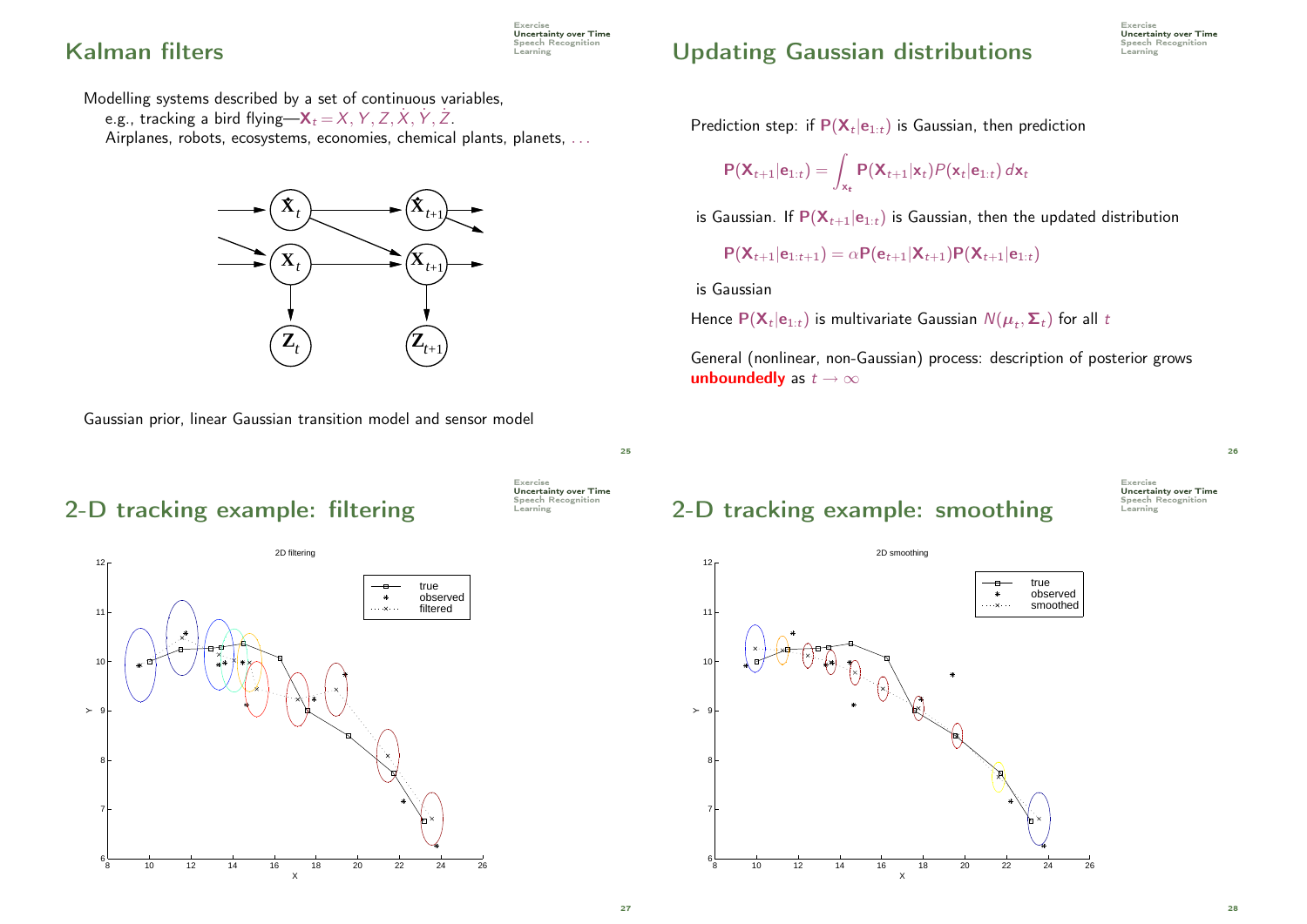## Where it breaks  $\sum_{\text{Spectral F}}$

Exercise Uncertainty over Time<br>Speech Recognition

# Dynamic Bayesian networks Speech F

Exercise **Uncertainty over Time**<br>Speech Recognition

Cannot be applied if the transition model is nonlinear

Extended Kalman Filter models transition as **locally linear** around  $x_t = \mu_t$ Fails if systems is locally unsmooth

#### $\mathsf{X}_t$ ,  $\mathsf{E}_t$  contain arbitrarily many variables in a replicated Bayes net



Every HMM is a single-variable DBN; every discrete DBN is an HMM



e.g., 20 state variables, three parents each DBN has  $20 \times 2^3 = 160$  parameters, HMM has  $2^{20} \times 2^{20} \approx 10^{12}$  Uncertainty over Time<br>Speech Recognition

30

Every Kalman filter model is a DBN, but few DBNs are KFs; real world requires non-Gaussian posteriors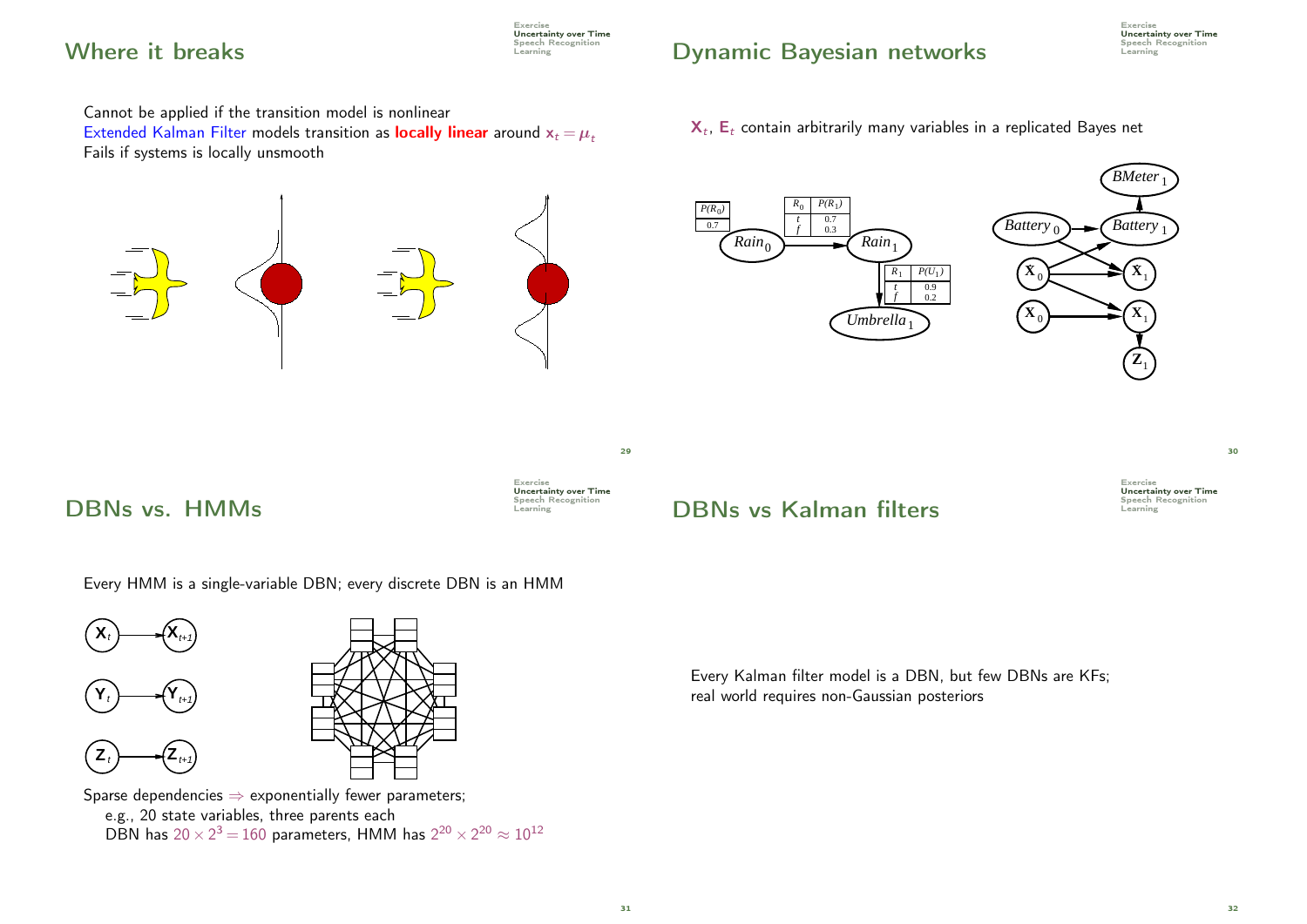### $Summary$   $S_{\text{terming}}$

Temporal models use state and sensor variables replicated over time

Exercise

Exercise

**Uncertainty over Time**<br>**Speech Recognition** 

**Uncertainty over Time**<br>Speech Recognition

- Markov assumptions and stationarity assumption, so we need − transition model  $P(X_t|X_{t-1})$ 
	- sensor model  $\mathsf{P}(\mathsf{E}_t | \mathsf{X}_t)$
- Tasks are filtering, prediction, smoothing, most likely sequence; all done recursively with constant cost per time step
- Hidden Markov models have a single discrete state variable; used for speech recognition
- Kalman filters allow n state variables, linear Gaussian,  $O(n^3)$  update
- Dynamic Bayes nets subsume HMMs, Kalman filters; exact update intractable

#### $Outline$   $\qquad \qquad \text{Spectral}$

- $\Diamond$  Speech as probabilistic inference
- $\Diamond$  Speech sounds
- $\Diamond$  Word pronunciation
- $\Diamond$  Word sequences
- Speech as probabilistic inference  $\sum_{\text{Learning}}$ 
	- Speech signals are noisy, variable, ambiguous
	- . What is the **most likely** word sequence, given the speech signal? I.e., choose Words to maximize P(Words|signal)
	- Use Bayes' rule:

 $P(Words|signal) = \alpha P(signal|Words)P(Words)$ 

- I.e., decomposes into acoustic model  $+$  language model
- Words are the hidden state sequence, signal is the observation sequence

3. Speech Recognition

2. Uncertainty over Time

4. Learning

1. Exercise

Exercise Uncertainty over Time<br>Speech Recognition  $\overline{34}$ 

 $33$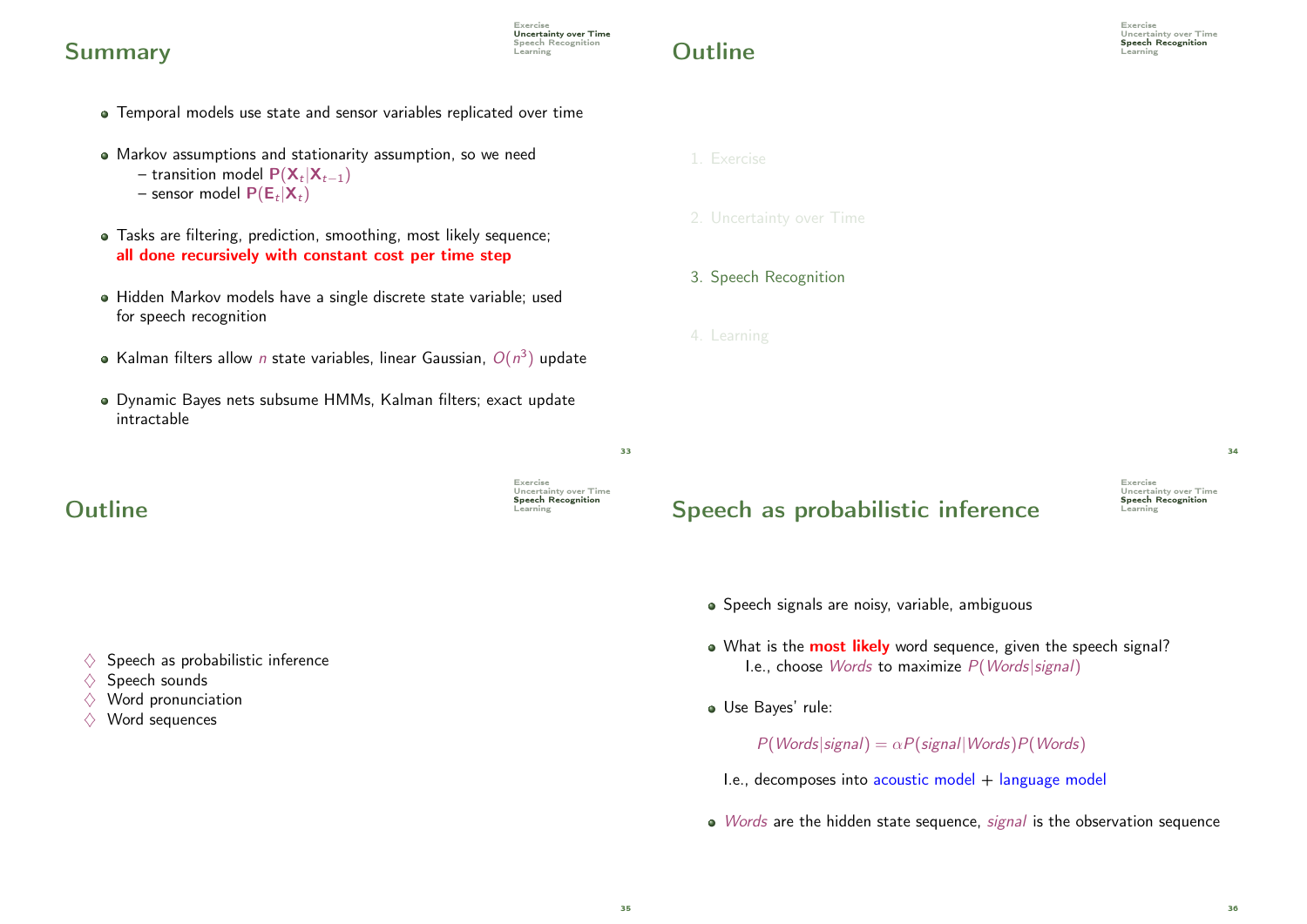#### Exercise **Uncertainty over Time**<br>**Speech Recognition** Word pronunciation models  $\mathbb{S}_{\text{Bessel}}$

# **Phones** Speech P

All human speech is composed from 40-50 phones, determined by the configuration of articulators (lips, teeth, tongue, vocal cords, air flow) Form an intermediate level of hidden states between words and signal  $\Rightarrow$  acoustic model = pronunciation model + phone model

ARPAbet designed for American English

| [iy]    | b <u>ea</u> t                    | [b]  | <b>b</b> et                       | $\left[\mathsf{p}\right]$ | pet    |
|---------|----------------------------------|------|-----------------------------------|---------------------------|--------|
| [ih]    | bit                              | [ch] | <b>Chet</b>                       |                           | rat    |
| $[$ ey] | bet                              | [d   | debt                              | [s]                       | set    |
| [ao]    | bought                           | [hh] | hat                               | [th]                      | thick  |
| [ow]    | b <u>oa</u> t                    | [hv] | high                              | [dh]                      | that   |
| [er]    | Bert                             |      | <b>l</b> et                       | [w]                       | wet    |
| [ix]    | roses                            | [ng] | sing                              | [en]                      | button |
|         |                                  |      |                                   |                           |        |
|         | □ 2010년 2010년 2월 12일 12월 12일 12월 | L. 1 | $\Gamma$ = $\sim$ $\sim$ $\Gamma$ | - -- I                    |        |

E.g., "ceiling" is  $|s|$  iy l ih ng $|/|s|$  iy l ix ng $|/|s|$  iy l en $|$ 

Each word is described as a distribution over phone sequences Distribution represented as an HMM transition model



 $P([townevtow]]$ "tomato") =  $P([townaatow]]$ "tomato") = 0.1  $P([tahmeytow]]$ "tomato") =  $P([tahmaatow]]$ "tomato") = 0.4

Structure is created manually, transition probabilities learned from data

37

Exercise

Uncertainty over Time **Speech Recognition** 

# Learning Isolated words

Phone models  $+$  word models fix likelihood  $P(e_{1:t}|word)$  for isolated word

 $P(word|e_{1:t}) = \alpha P(e_{1:t}|word)P(word)$ 

• Prior probability  $P(word)$  obtained simply by counting word frequencies  $P(e_{1:t} | word)$  can be computed recursively: define

 $\ell_{1:t}$   $=$   $\mathsf{P}(\mathsf{X}_t, \mathsf{e}_{1:t})$ 

and use the recursive update

$$
\boldsymbol{\ell}_{1:t+1} = \mathsf{Forward}(\ell_{1:t}, \mathbf{e}_{t+1})
$$

and then  $P(e_{1:t} | word) = \sum_{\mathbf{x}_t} \ell_{1:t}(\mathbf{x}_t)$ 

 $\bullet$  Isolated-word dictation systems with training reach 95–99% accuracy

## Continuous speech

Exercise Uncertainty over Time<br>Speech Recognition 41

Not just a sequence of isolated-word recognition problems!

- Adjacent words highly correlated
- Sequence of most likely words  $\neq$  most likely sequence of words
- Segmentation: there are few gaps in speech
- Cross-word coarticulation—e.g., "next thing"

Continuous speech systems manage 60–80% accuracy on a good day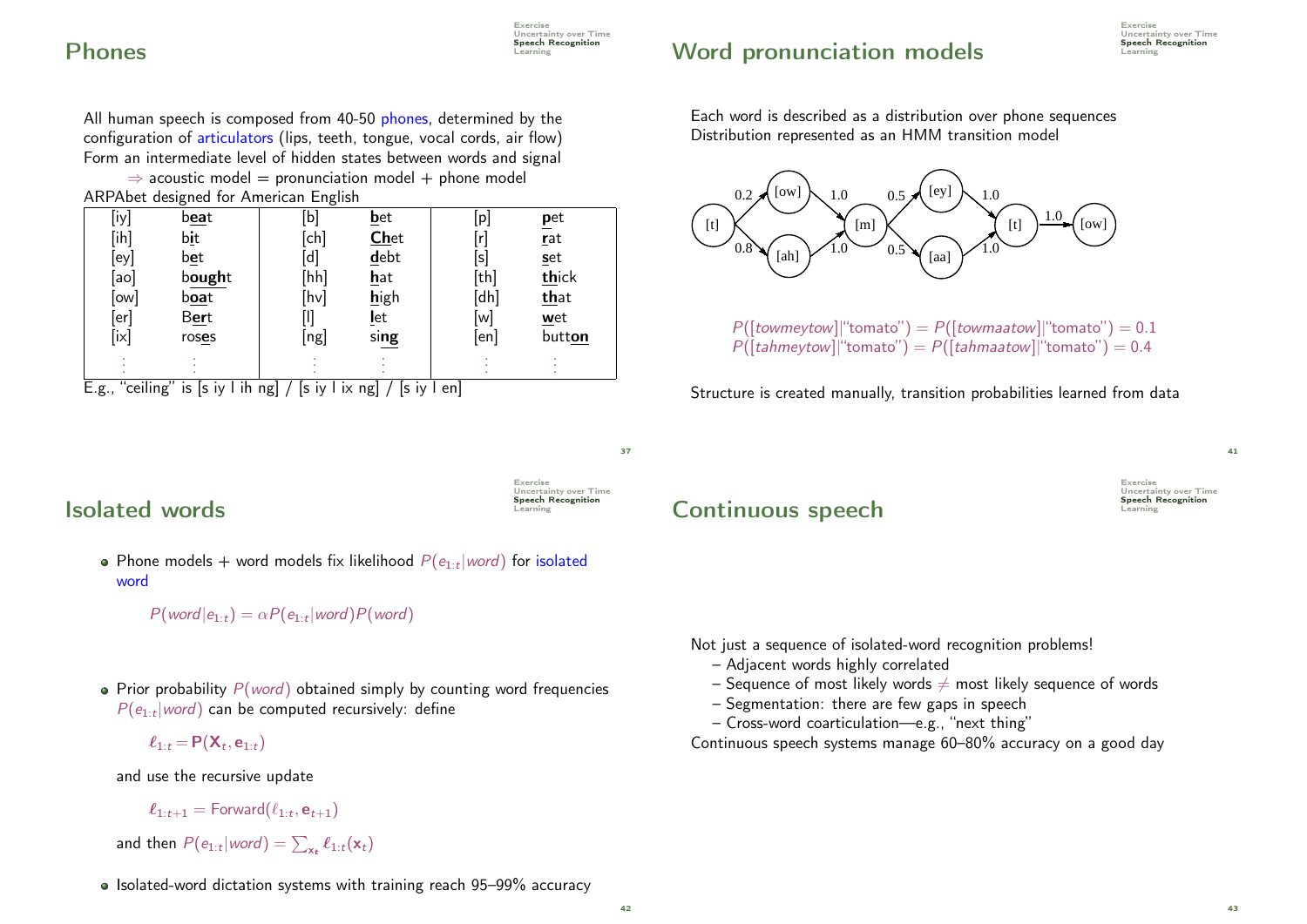### Language model speech Recording

Prior probability of a word sequence is given by chain rule:

$$
P(w_1\cdots w_n)=\prod_{i=1}^n P(w_i|w_1\cdots w_{i-1})
$$

Bigram model:

 $P(w_i|w_1\cdots w_{i-1})\approx P(w_i|w_{i-1})$ 

Train by counting all word pairs in a large text corpus More sophisticated models (trigrams, grammars, etc.) help a little bit

- States of the combined language+word+phone model are labelled by the word we're in + the phone in that word + the phone state in that phone
- Viterbi algorithm finds the most likely **phone state** sequence

Combined HMM Speech F

- Does segmentation by considering all possible word sequences and boundaries
- Doesn't always give the most likely word sequence because each word sequence is the sum over many state sequences
- Jelinek invented A<sup>∗</sup> in 1969 a way to find most likely word sequence where "step cost" is  $-\log P(w_i|w_{i-1})$

45

Exercise Uncertainty over Time<br>Speech Recognition

Exercise

Uncertainty over Time<br>Speech Recognition

 $Outline$ 

1. Exercise

2. Uncertainty over Time



Uncertainty over Time<br>Speech Recognition

Exercise

 $\overline{A}A$ 

Exercise

Uncertainty over Time<br>Speech Recognition



 $\Diamond$  Learning agents

- $\Diamond$  Inductive learning
- $\Diamond$  Decision tree learning
- $\diamondsuit$  Measuring learning performance